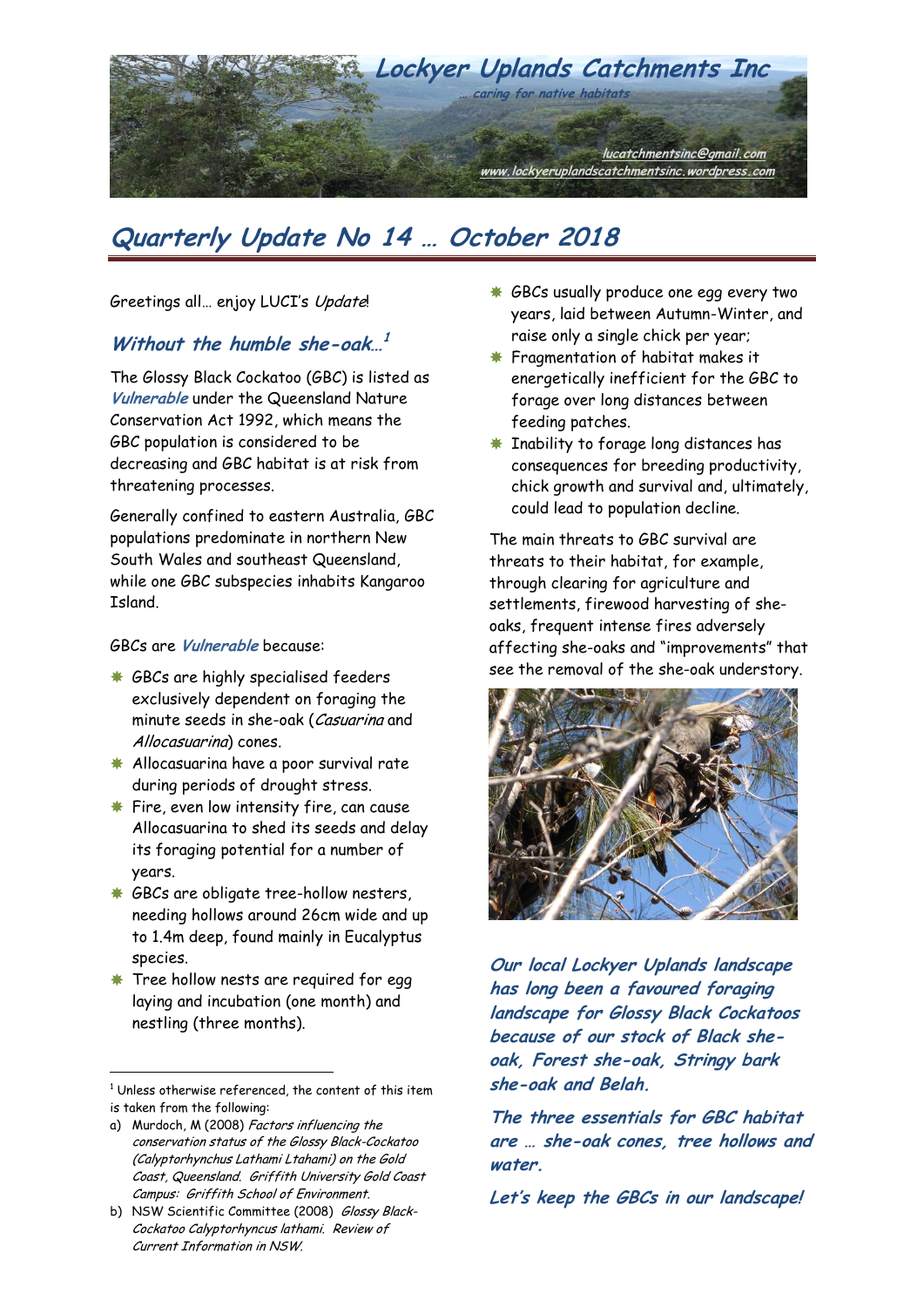## **Continuing our members' stories "why conservation matters to me"**

#### **… Paul Stevens**



I see how we are contaminating our environment, that is, the natural systems that sustain our lives and should provide clean air and clean water. I see how

"development" (and money) comes before the care of these natural systems. I read somewhere that the way we treat the planet says something about the way we treat ourselves and each other.

Humans seem to think the planet exists for them only. I want to say "it doesn't, you are not the only ones." We share our natural systems with thousands of other species, we are just one of many species. I care that other species need their places to live, the same as we do. I care about and respect the beauty of our natural areas. Let's look after the natural world because it's the only one we and all the other species have.

# **LUCI Spring Walk 23 rd September**

The special interests for LUCI's Spring Walk on a Stockyard property were flora and birds. Twelve walkers were fortunate to have Martin Bennett (Environment Officer, Lockyer Valley Regional Council) and Deborah Metters (Land for Wildlife Regional Coordinator, Healthy Land and Water) as their guides. LUCI thanks Penny and Mark Kidd for hosting the walk on their beautiful and diverse property and Martin and Deb for generously sharing their time and amazing knowledge with us. Here are their accounts of the day...

#### **… by Martin Bennett**

Located on a large ridgeline in the western Lockyer, the property is 152 ha of mainly basaltic to sandstone soils with deep drainage gullies from the ridgeline. State Government mapping for the property shows 5 regional ecosystems, including Narrow leaved Ironbark and Blue gums on sandstone

woodland, Fringing forest on waterways, Semi-evergreen vine thicket on basaltic rock scree (dry rain forest), Thin-leaved stringybark, grey gum, yellow box, blue gum, and pink bloodwood woodland on basalt soil (mixed Eucalypt forest), and Silver leaved ironbark with narrow leaved ironbark, Blue gum, smooth barked apple, and Moreton bay ash woodland on basalt soil.

The entire property is an ecotonal<sup>2</sup> wonderland, with forest meeting woodland, meeting dry rainforest, meeting fringing forest. Within these ecotonal communities we see representatives from all the above communities making for a very rich diversity of species. This Spring walk yielded yet further species that had been missed in the past 4 trips here.

Setting off in the Silver leaved and Narrow leaved ironbark woodland, the group walked through the Mixed Eucalypt forest to the Semi evergreen vine thick on the rock scree. On the way out at the end of the day, Deb Metters and I went for a bit of a poke around towards the entrance of the property and found that there was indeed Narrow leaved ironbark and Blue gum on sandstone soils although more ground truthing is required before we can be confident of the ecosystems on site.

Floral highlights included the discovery of a large 20m high Brachychiton x turgidulus, a



hybrid that occurs in a restricted range naturally between the Kurrajong and the Qld Bottle tree.

Photo by Martin Bennett

<sup>2</sup> Ecotone is the transition area between two different vegetation communities.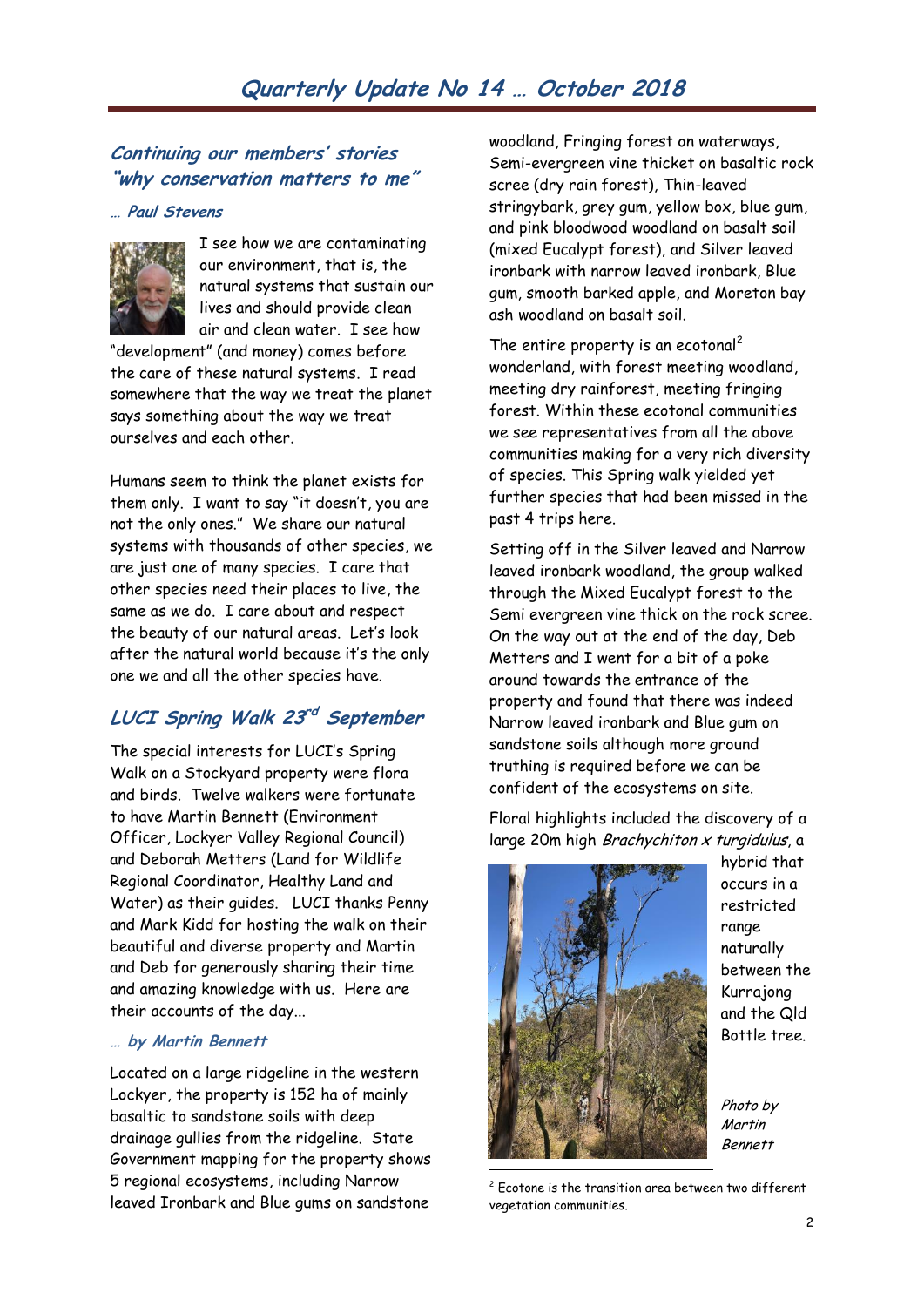This tree is quite variable, and is also fertile, therefore it can reproduce successfully. It shares characteristics of both parents, it has a swollen trunk, not as big as the bottle tree, but larger than the Kurrajong, with adult leaves of the bottle tree and open form of the kurrajong and flowers more like the bottle tree except a lot more colourful. An additional highlight was the discovery of a super big Peanut tree that was growing on a basaltic rock scree, it was indeed an impressive specimen with a trunk diameter approximately 70cm and height >20m. It was leafless, as they are this time of year; just waiting for the flowering then the fruiting that will follow although there was still some old fruit in the upper branches. The Indigenous folk would roast the black pea-like seeds, which would have the taste of a peanut; while raw they taste like a pea.

#### **…by Deb Metters**

On our walk, we recorded 24 species of bird, which are recorded on the eBird list here [https://ebird.org/australia/view/checklist/](https://ebird.org/australia/view/checklist/S48684184) [S48684184](https://ebird.org/australia/view/checklist/S48684184)

Highlights were hearing the Noisy Miner raptor alarm call and then eagle-eyed Peter spotting a Brown Goshawk overhead – certainly the culprit of the miner's alarm.

Just as we were heading back along the ridgeline, the sky came alive with woodswallows circling overhead. They can be difficult to identify on the wing, but with photos I took, I can confirm that we had both White-browed Woodswallows and a few Masked Woodswallows in the flock. Both species are uncommon in south-east Queensland, preferring drier habitats out west, but with the drought, these birds are moving east into our region.

A pair of White-winged Trillers was also a delightful surprise as were their companions –Rufous Whistlers and a Varied Sitella. Most of the birds we saw were insectivores indicating there are still good numbers of invertebrates in these forests to support

these birds. I would suspect that diversity and abundance of nectar, seed and fruiteating birds would increase in greener times.

Thank you LUCI for inviting me on your Spring Walk.

# **Biodiversity Property Planning Group meeting 28 th October**

Following our July introductory workshop on Biodiversity Property Planning (see Quarterly Update No 13), a group of LUCI members representing eight properties expressed interest in meeting on a regular basis. The first follow-up meeting, hosted by Penny and Mark Kidd on their property, focused on what each landholder wanted to get out of group meetings and how they would like the group to function.

Landholders confirmed the value of approaching conservation management on their property through a planned process and, importantly, through a shared learning process. Comments from participants included: "The planning process gave me a new perspective on my property", "Planning helps prioritise", "Writing down what you're going to do is a reality check" and "I want to find out if there are others doing things differently to me".



Some of the members from the Biodiversity Property Planning Group hear about Penny and Mark Kidd's plans.

The group decided that the most helpful structure for each meeting would involve: a **Practical** section where landholders talk about their on-ground achievements; a **Knowledge** sharing section around a particular topic of interest, which may involve the input of an invited expert; and a **Networking and Education** section to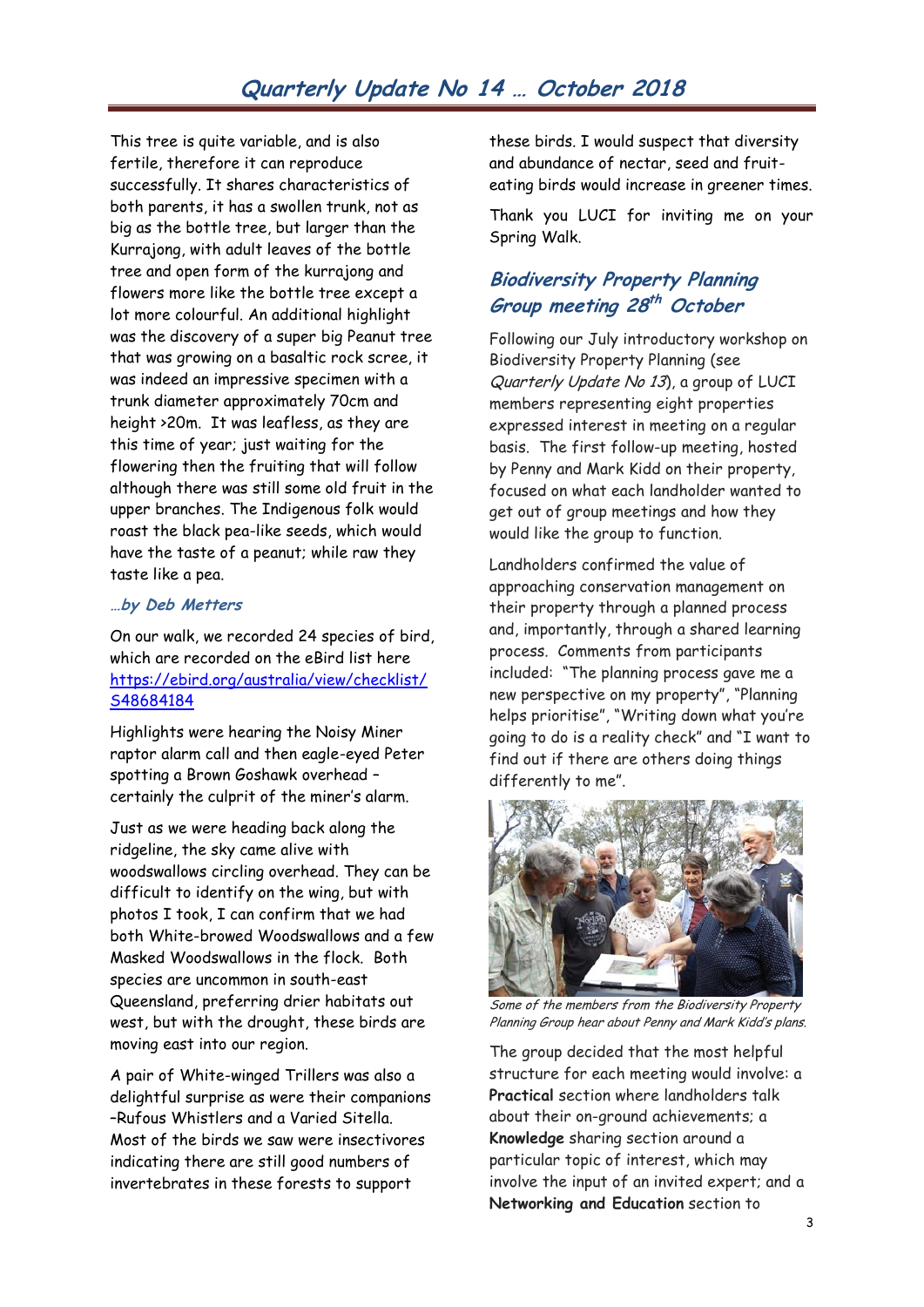discuss how the group can link with likeminded others and share learnings.

At this initial meeting, Penny and Mark Kidd talked about their property planning process and how it had given them a new perspective on both their priorities for conservation management on their property and how they would need to structure their time and finances to resource their plan. Recently, LVRC's Land for Wildlife Officer Martin Bennett spent a day "ground truthing" the Regional Ecosystem mapping of the Kidd's property to provide them with a basis for making their planning decisions. The exercise highlighted for Penny and Mark the significant ecological values of a number of ecosystems on their property and better informed where and how they could direct their conservation energies.

The next meeting of the group will be held on Sunday 13<sup>th</sup> January. If you are interested in Biodiversity Property Planning and/or would like to share your conservation journey with like-minded others, let us know on [lucatchmentsinc@gmail.com](mailto:lucatchmentsinc@gmail.com)

# **Glossy Black Cockatoo Project**

We are so fortunate in our local landscape to continue to enjoy the presence of the Vulnerable Glossies, thanks to landholders who value and conserve our local she-oak stock. I am a GBC tragic and last week was so excited to spend more than an hour in our black she-oak forest watching and listening to seven Glossies (and six the following day) feeding and calling to each other. I had been noticing their chewings in the area for some weeks and to see them was just magical.

LUCI's five-year project to study GBCs use of our local landscape and the flowering and fruiting seasons of the GBC feed trees progresses steadily. As well as monitoring the continuing presence of Glossies in our landscape, the project aims to tell us which feed trees are being used one year to the next, the continuity of the food source and

what tree characteristics are related to seed desirability.



Example of Allocasuarina (she-oak) male flower carrying pollen on left and female flower on right.

The project involves eight properties and Dwyers Scrub Conservation Park with LUCI members undertaking the surveying. To date, we have tagged 636 trees many of which have now undergone their third sixmonthly survey. Our project mentor Dr Guy Castley, of Griffith University, will be meeting with the group next month to discuss progress and any early trends in the data.

If you are interested in joining the project or can add to our local knowledge of GBCs and their habitat contact us on [lucatchmentsinc@gmail.com](mailto:lucatchmentsinc@gmail.com)

# **Lockyer Uplands Koala Project**

LUCI's interest in recording the presence of Koalas in our local landscape ticks away in the background although, due to our many activities, does not get the attention that is needed. While there have been some local sightings of Koala, most of our local records are based on Koala scats. Members find these scats while either walking on their property or engaged in Glossy Black surveying. Our scat findings are confirmed by Dr Guy Castley before they are recorded on WildNet.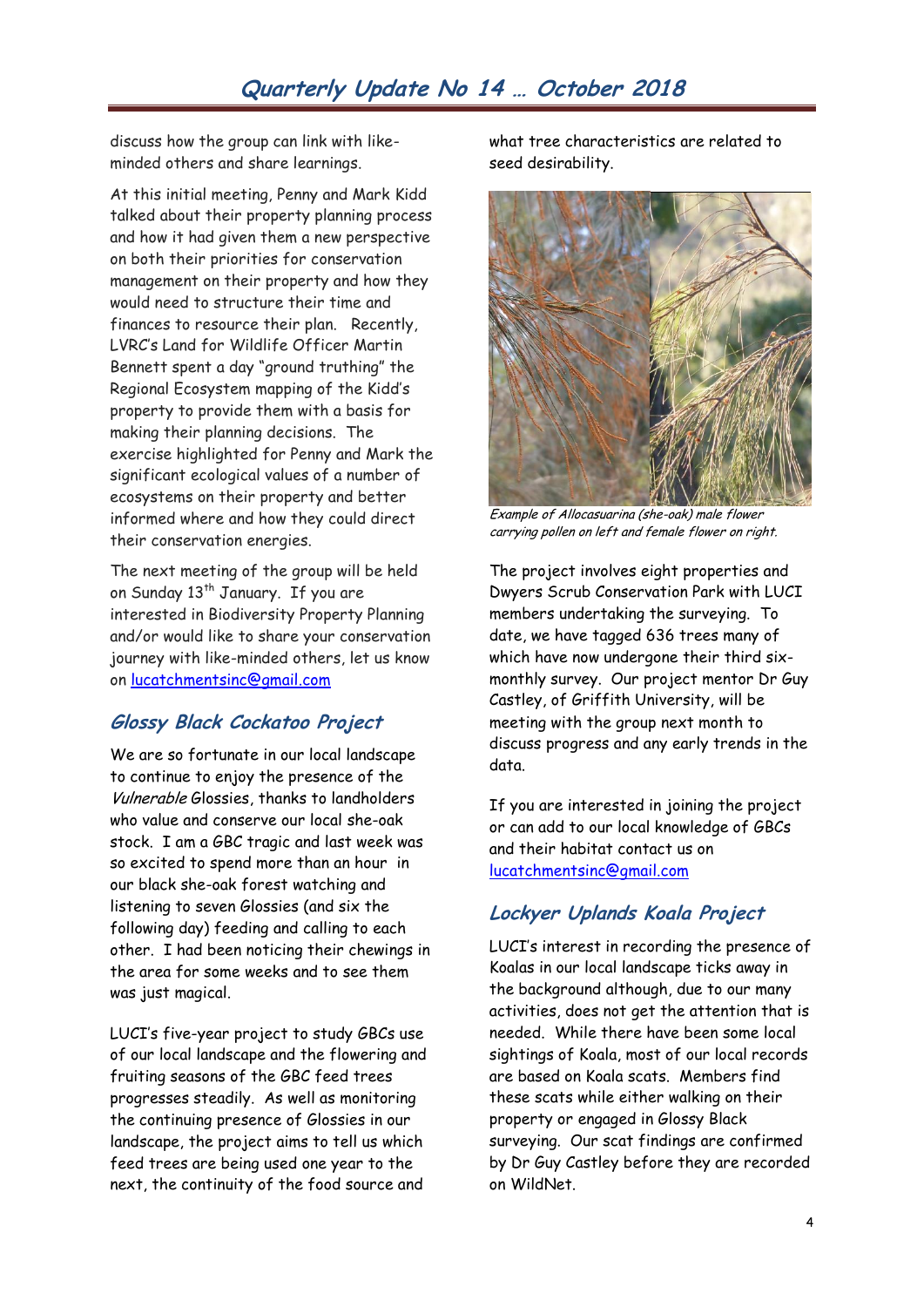If you would like to learn more about koala scats or are interested to know if Koalas are present on your property let us know at [lucatchmentsinc@gmail.com](mailto:lucatchmentsinc@gmail.com)



Koala scat samples from 32 locations on four members' properties ready for expert confirmation

Our long held plan is to undertake more structured Koala surveys on interested members' properties using a grid-based survey method. However, this plan requires more human on-the-ground resources than we can currently muster at present. Nevertheless, the goal remains.

# **Friends of Dwyers Scrub**

FoDS volunteers believe they are finally seeing a marked change in the level of Cats Claw infestation of Semi-evergreen Vine thicket areas in Dwyers Scrub. The team is optimistic that they can win the battle against the canopy killer while recognising there is still a way to go and continuing vigilance will be the key.

The FoDS team is pleased to have met a number of times this year with QPWS contact persons, Senior Ranger Tim Wood, and local Ranger in Charge Chris Job. Recently, Tim inducted the FoDS team in the use of an alternative herbicide to our current use of Glyphosphate. The new product does not involve a spray and is brushed on to the cut stump. As well, QPWS have provided the team with additional tools and protective equipment.

Part of the volunteers' work agreement with QPWS is to prepare maps (with suitable base mapping software) of the Cats Claw infested areas in the park and create a data base that includes an inventory of weed species in the infested areas. Consistent with QPWS' mapping software, the FoDS team has opted to use Avenza mapping software and a hand held device to digitally track, while walking, the outer limits of the Cat Claw infestation. The software allows volunteers to insert GPS coordinates for other weed species found in the area which is being mapped, along with comments and photos in real time.

If you are interested in volunteer work and have a morning to spare once a month, consider joining us at the Park in our battle against the canopy killer. Contact Paul 0429 880 144 or Jim 5462 6724 to learn more.



FoDS volunteers Jim Kerr and Paul Stevens learning about Avenza mapping from QPWS Senior Ranger Tim Wood.

### **\*\*EXPRESSION OF INTEREST\*\***

**Come and join us in the Qld Museum Workshop; get behind the scene and learn about preserved animals, scats and the discovery of new species within the Museum collection from some very talented staff. Lunch supplied. Interested? Get in early as…**

**NUMBERS ARE LIMITED Contact lucatchmentsinc@gmail.com**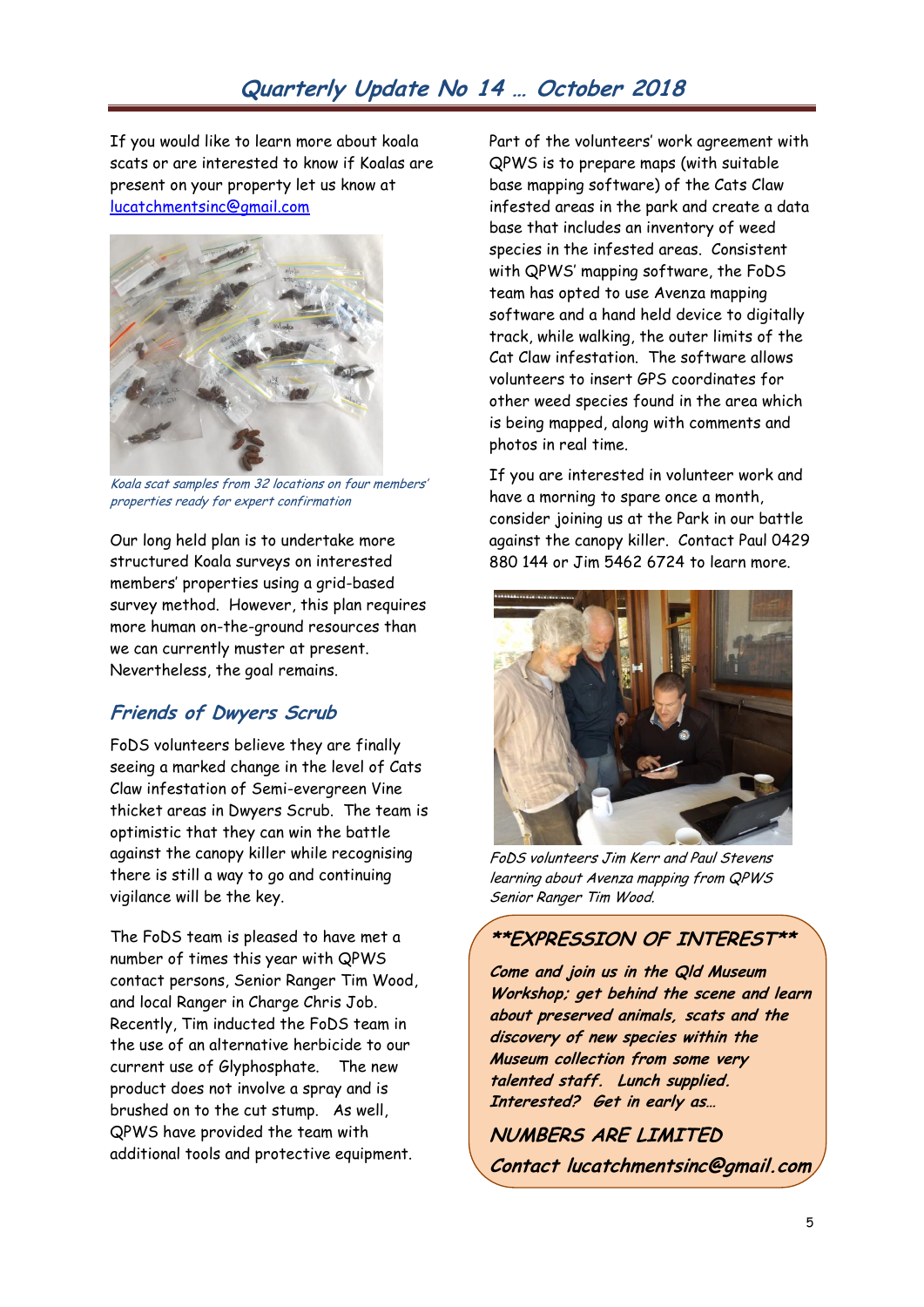### **Local plant profile …**by LUCI member Karen Gruner

Of all the plant species found in the regional ecosystems of the Lockyer Valley, **Carissa ovata** (Carissa spinarum - Native currant or Kunkerberry) is a shrub that occurs commonly throughout many vegetation communities, and I just love it! It's a tough shrub that always looks good. The species is a member of the Apocynaceae family along with Hoya, Frangipani, Alyxia and Parsonsia, among others. As the species name implies, the leaves are ovate (egg-shaped), with quite a rounded edge, and they are bright green and glossy all year. There are spines which form along the stems at the nodes.

In late spring, early summer, Carissa gets covered in sweet smelling clusters of white flowers that attract a variety of insects.



Photo by Martin Bennett

What follows are the currant-like fruits which start off green and ultimately turn a glossy black colour. They too are a food source for birds. Apparently, the fruit is edible to us, although I can't say I've tried one; the milky sap that exudes from the stems is toxic, so I'm guessing that the fruit needs to undergo leaching or other treatment prior to eating.

The size of the shrub varies. Often, it has a sprawling habit and grows to about two metres in height, yet I've found that in some areas on the steep sandstone slopes of my property, it towers over me, reaching more like three to four metres.

![](_page_5_Picture_8.jpeg)

Photo by Martin Bennett

There is only tank water on my property, so when undergoing any revegetation works, the seedlings get a drink at the time of planting, and that's they're lot until it rains. Before we had this wonderful recent (October) rain, I went to an area that was planted out about six months ago, to see what was still alive after months of drought. Much to my delight, the Carissa ovata plants were lush and healthy, looking back at me as if to say, "What drought?"

Small birds will use Carissa in their flight path, travelling from shrub to shrub foraging for insects, and animals such as bandicoots, snakes, and rodents can hide underneath the prickly foliage as a safe refuge. Last summer, when I was collecting fruit, I noticed a large Joseph's coat moth (Agarista agricola) larva feeding on the foliage.

I've had successful germination of the seeds extracted from fresh fruit, and then soaked overnight. Carissa can also be propagated from cuttings in spring. It is a slow growing shrub, but so attractive and hardy - well worth the wait.

Karen Gruner www.tanglewoodnatives.com.au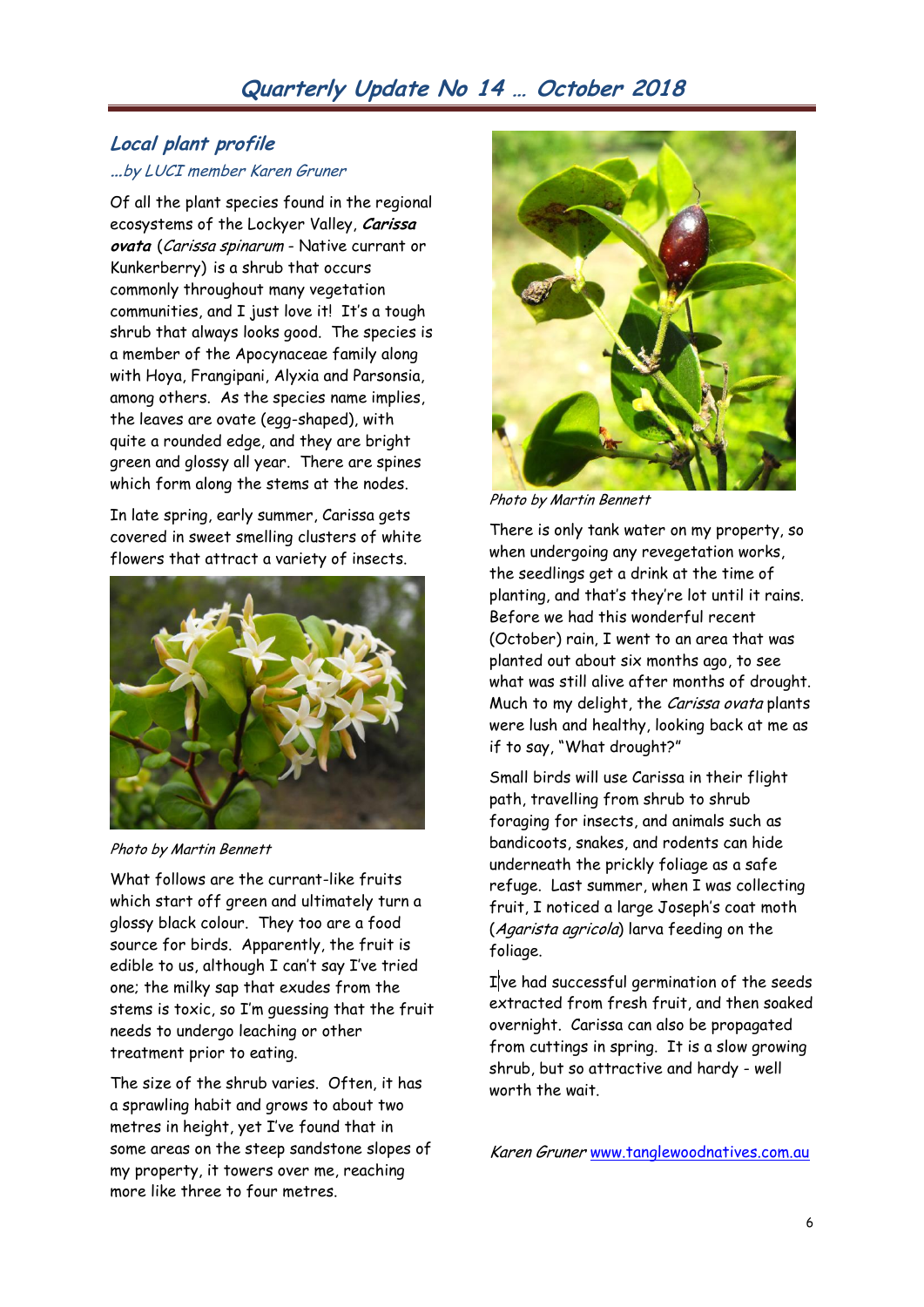# **Birding tips…by Deb Metters**

Birding is a wonderful past-time. An opportunity to connect with nature and to forget about life's worries. Birding is about using all your senses – not just bird "watching". We all know the call of the kookaburra, and with practice and repetition, we can learn many other bird calls too.

Learning bird calls has been difficult for me as I am not naturally an auditory person, but there are tricks and tips to help learn. Firstly, confirm what you do know. Each time you hear a Laughing Kookaburra or Pied Currawong, say their name in your head. Then start to branch out from there. Target a specific call you don't know and try to work it out using logic (big or small bird) and birding apps or the free xeno-canto website.<https://www.xeno-canto.org/>

The new CSIRO Australian Bird Guide is a hefty book, but well worth the \$50 to purchase. It is the definitive guide to identifying Australian birds. <https://www.publish.csiro.au/book/6520/>

The smaller Birds of South East Queensland is only \$15 and has simple photographs of each local species and no descriptive text. It is a great resource if you are just starting out on your birding journey. [http://www.birdlife.org.au/locations/birdlif](http://www.birdlife.org.au/locations/birdlife-southern-queensland/bsq-shop) [e-southern-queensland/bsq-shop](http://www.birdlife.org.au/locations/birdlife-southern-queensland/bsq-shop)

### **Of interest…by Martin Bennett**

The meaning of the Latin and ancient Greek words for the Bottle tree family is interesting. Brachy means short and chiton refers to a coat that was once worn, which describes the mass of short hairs that coat the seeds. With Brachychiton rupestris (Qld bottle tree), rupestris refers to a rock loving plant, while populneus, in Brachychiton populneus (Kurrajong), refers to the similarity of the leaves to the European Poplar tree. Indigenous uses for the Brachychiton included eating the seeds, raw or roasted, and the new shoots. Even the

root of the small plants, which was often larger than the trunk, was dug up and chewed to extract water, lots of water; gallons have been reported. European explorers also learned to utilise these plants by roasting the seeds, and then grinding them into a bush coffee that was quite tasty. Chewing the pith was claimed to be another tasty treat, and of course the this tree family is well known for its fodder uses in hard times. The mucilaginous exudate believe it or not was eaten by Indigenous and Europeans alike, and is said to be quite nice to eat. I must try some next time they are exuding!

### **Upcoming events …**

### **LUCI's inaugural** *Lockyer in the Wild*  **Nature Photography Exhibition**

Come along and see Lockyer's native flora, fauna and fungi through 100 photographs at **5:30pm on 3rd November at Stockyard Creek Community Hall**. There will be a presentation of awards and prizes to photographers by LVRC's Deputy Mayor. Stay on for the Hall's monthly community barbque. Enquiries contact Penny Kidd 0407 581 996 or download the exhibition poster at [www.lockyeruplandscatchmentsinc.word](http://www.lockyeruplandscatchmentsinc.wordpress.com/) [press.com](http://www.lockyeruplandscatchmentsinc.wordpress.com/) 

### **LUCI AGM/GM and Christmas lunch**

Have your say in the election of LUCI office bearers for 2019 and share your ideas on current and future LUCI projects. This year our AGM/GM meetings will be combined with a shared Christmas lunch starting at **11:00am on Sunday 25th November (venue to be advised).** Following the meetings and lunch, attendees may like to join the FoDS volunteer team for a walk in Dwyers Scrub to check out our weeding achievements.

**Important number: Wildlife carers Kath and Steph 0410 334 661 (available 24/7)**

7